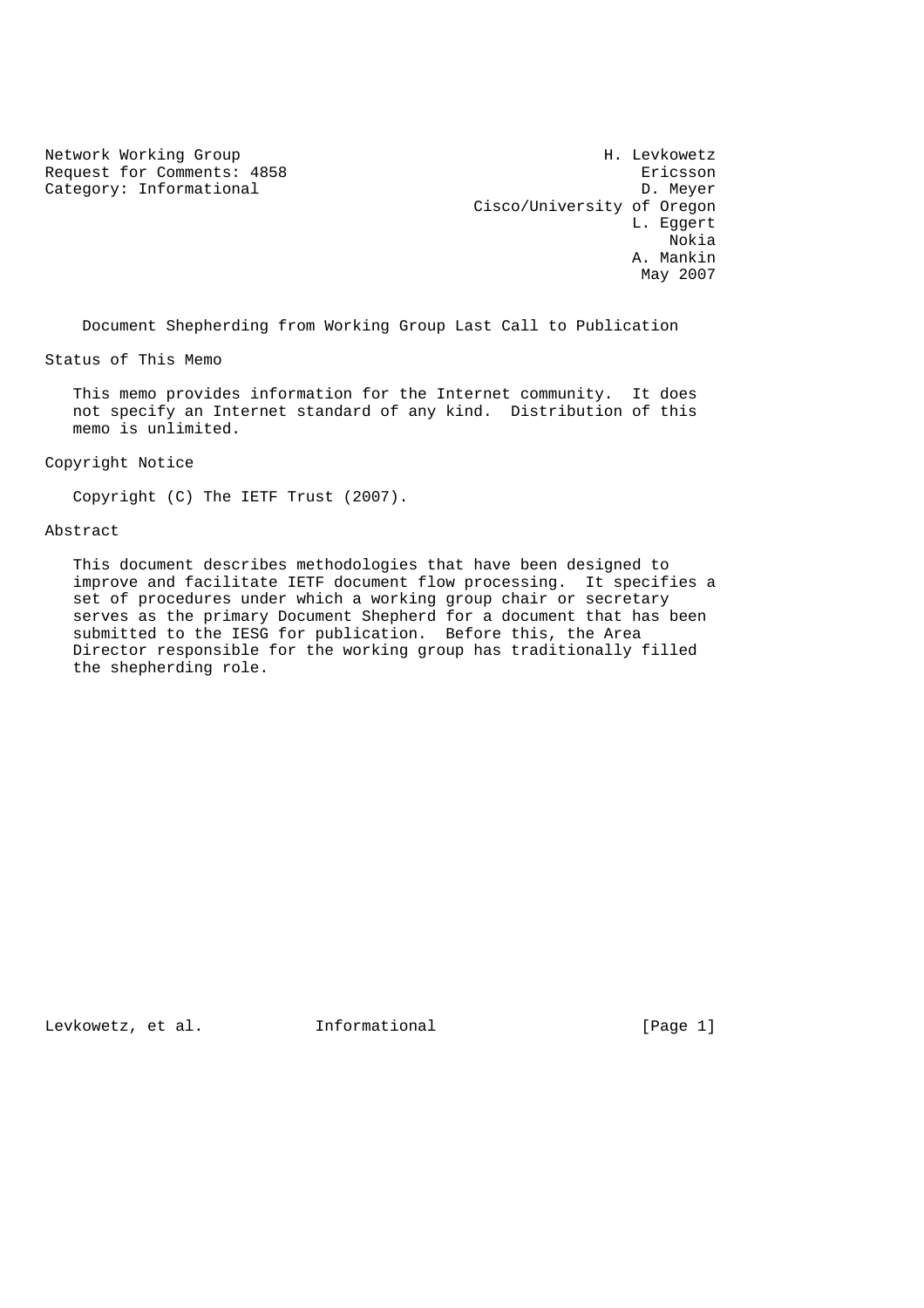Table of Contents

| 2.<br>$Terminology \dots \dots \dots \dots \dots \dots \dots \dots \dots \dots \dots$ |  |  |  |  |
|---------------------------------------------------------------------------------------|--|--|--|--|
|                                                                                       |  |  |  |  |
| 3.1. Document Shepherd Write-Up 5                                                     |  |  |  |  |
| 3.2. Document Shepherding during AD Evaluation 9                                      |  |  |  |  |
| 3.3. Document Shepherding during IESG Evaluation 10                                   |  |  |  |  |
| Shepherding the Document's IANA Actions 13<br>4.                                      |  |  |  |  |
| Document Shepherding after IESG Approval 14<br>5.                                     |  |  |  |  |
| When Not to Use the Document Shepherding Process 15<br>б.                             |  |  |  |  |
| Security Considerations 16<br>7.                                                      |  |  |  |  |
| 8.                                                                                    |  |  |  |  |
| 9.                                                                                    |  |  |  |  |
|                                                                                       |  |  |  |  |
| 10.1. Normative References 17                                                         |  |  |  |  |
| 10.2. Informative References 17                                                       |  |  |  |  |
| Appendix A. Example Document Announcement Write-Ups 18                                |  |  |  |  |
| A.1. Example Document Announcement Write-Up for                                       |  |  |  |  |
| draft-ietf-avt-rtp-midi-format 18                                                     |  |  |  |  |
| Example Document Announcement Write-Up for<br>A.2.                                    |  |  |  |  |
| draft-ietf-imss-ip-over-fibre-channel 19                                              |  |  |  |  |

Levkowetz, et al. 1nformational 1999 [Page 2]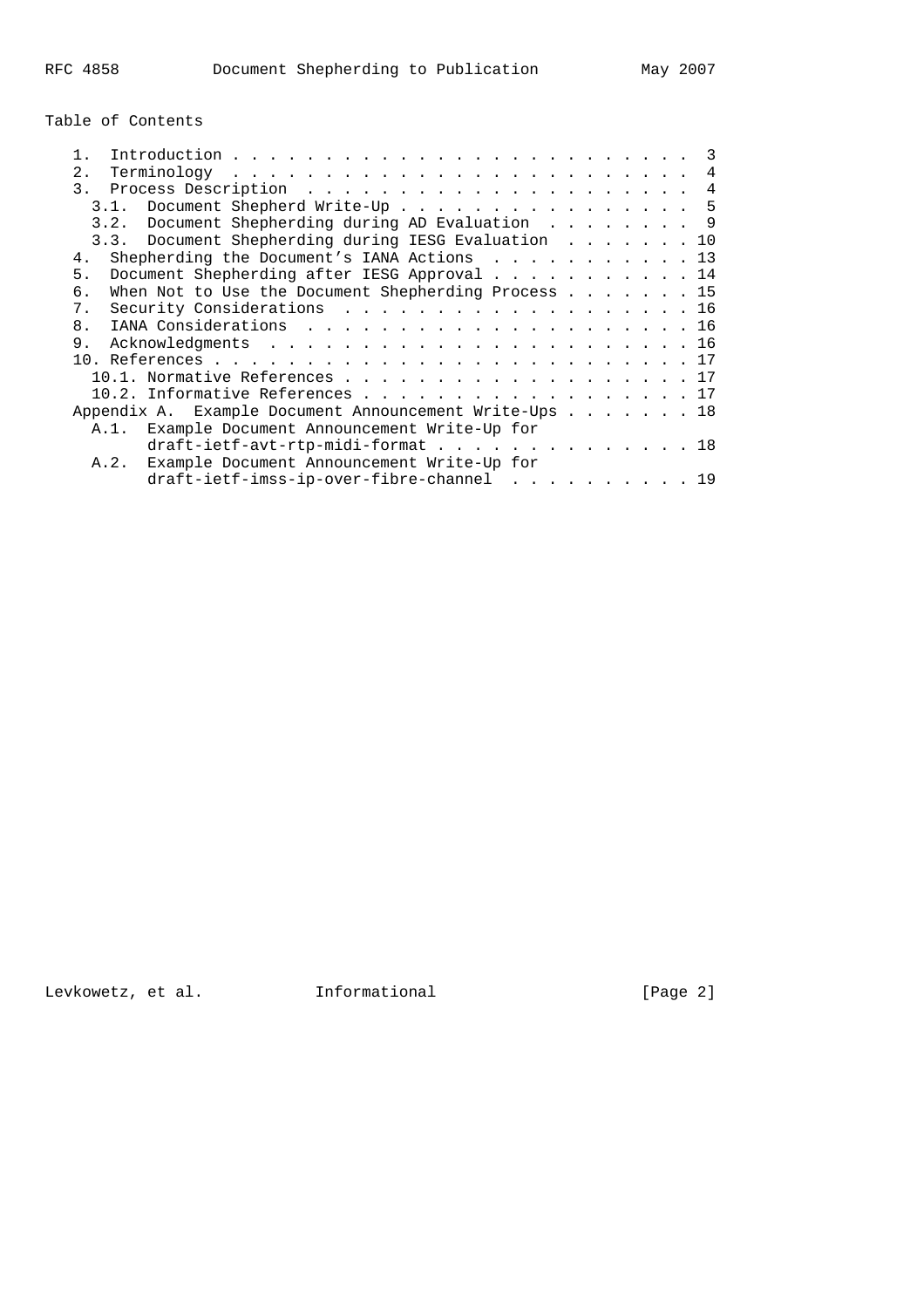#### 1. Introduction

 Early in 2004, the IESG undertook several experiments aimed at evaluating whether any of the proposed changes to the IETF document flow process would yield qualitative improvements in document throughput and quality. One such experiment, referred to as the "PROTO process" or "PROTO" (because it was created by the "PROcess and TOols" or PROTO [PROTO] team), is a set of methodologies designed to involve working group chairs or secretaries more directly in their documents' approval life cycle. In particular, the PROTO team focused on improvements to the part of a document's life cycle that occurs after the working group and document editor have forwarded it to the IESG for publication.

 By the end of 2004, the IESG had evaluated the utility of the PROTO methodologies based on data obtained through several pilot projects that had run throughout the year, and subsequently decided to adopt the PROTO process for all documents and working groups. This document describes this process.

 The methodologies developed and piloted by the PROTO team focus on the working group chair or secretary as the primary Document Shepherd. The primary objective of this document shepherding process is to improve document-processing throughput and document quality by enabling a partnership between the Responsible Area Director and the Document Shepherd. In particular, this partnership has the explicit goal of enfranchising the Document Shepherd while at the same time offloading a specific part of the follow-up work that has traditionally been responsibility of the Responsible Area Director. The Responsible Area Director has tens or many tens of documents to follow, while the Document Shepherd has only a few at a time. Flowing the responsibility to the working group level can ensure more attention and more timely response.

 Consequently, the document shepherding process includes follow-up work during all document-processing stages after Working Group Last Call, i.e., during AD Evaluation of a document, during IESG Evaluation, and during post-approval processing by IANA and the RFC Editor. In these stages, it is the responsibility of the Document Shepherd to track and follow up on feedback received on a document from all relevant parties.

 The Document Shepherd is usually a chair of the working group that has produced the document. In consultation with the Responsible Area Director, the chairs may instead decide to appoint the working group secretary as the responsible Document Shepherd.

Levkowetz, et al. 1nformational 1999 [Page 3]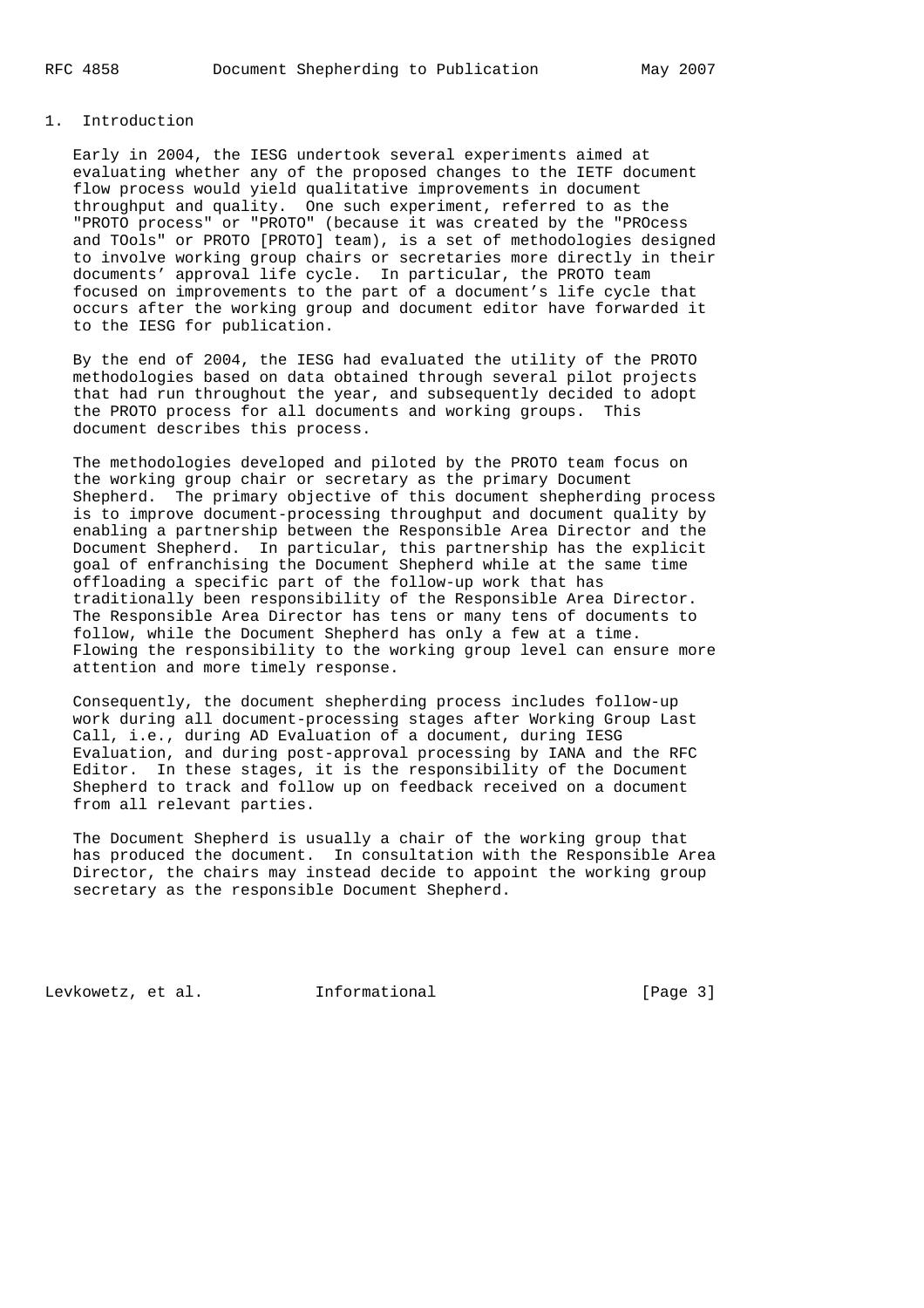2. Terminology

 The key words "MUST", "MUST NOT", "REQUIRED", "SHALL", "SHALL NOT", "SHOULD", "SHOULD NOT", "RECOMMENDED", "MAY", and "OPTIONAL" in this document are to be interpreted as described in BCP 14, RFC 2119 [RFC2119].

3. Process Description

The document shepherding process consists of the following tasks:

- o Providing the Document Shepherd Write-Up accompanying a document that is forwarded to the IESG when publication is requested, as described in Section 3.1.
- o During AD Evaluation of the document by the Responsible Area Director, managing the discussion between the editors, the working group, and the Responsible Area Director, as described in Section 3.2.
- o During an IETF Last Call, if performed for the shepherded document, following up on community feedback and review comments.
- o During IESG Evaluation, following up on all IESG feedback ("DISCUSS" and "COMMENT" items) related to the shepherded document, as described in Section 3.3.
- o Following up on IANA and RFC Editor requests as described in Section 4 and Section 5.

 The shepherd must keep the document moving forward, communicating about it with parties who review and comment on it. The shepherd must obtain the working group's consensus for any substantive proposed changes. The shepherd is the leader for the document and for the working group, and maintains a critical and technical perspective. In summary, the Document Shepherd continues to care for a shepherded document during its post-WG lifetime just as he or she has done while responsible for the document in the working group.

 Before any document shepherding takes place, a single Document Shepherd MUST be identified for a document (he or she will be named in the Document Shepherd Write-Up). Frequently, the chairs and the Responsible Area Director will decide that the working group will adopt the PROTO process for all their future documents. After that decision, the chairs, in consultation with the Responsible Area Director, decide on who should act as Document Shepherd for any given document. This is typically and by default one of the chairs of the working group. In consultation with the Responsible Area Director,

Levkowetz, et al. 1nformational 1992 [Page 4]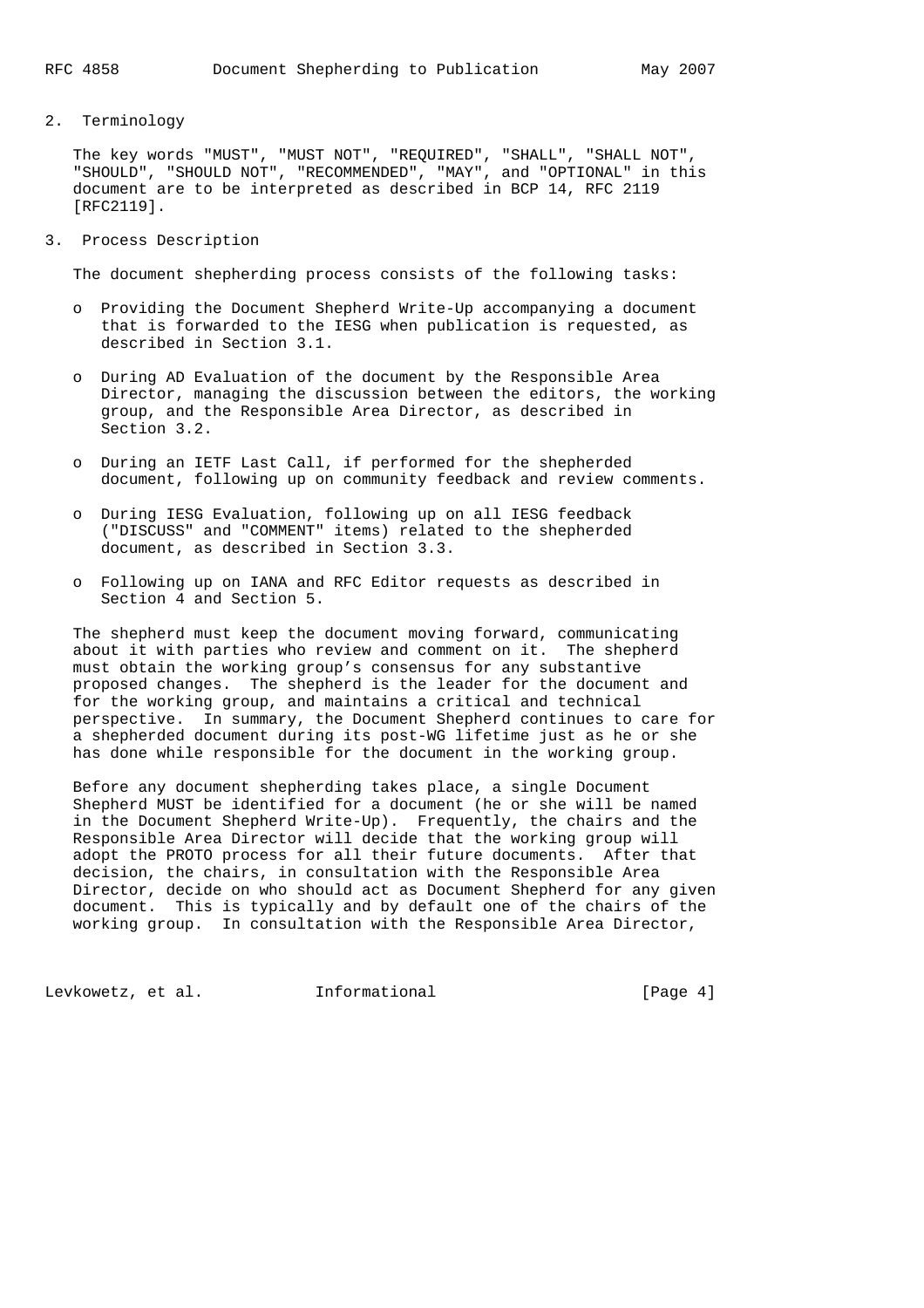the chairs MAY also decide to appoint the working group secretary as Document Shepherd for a given document. The Document Shepherd SHOULD NOT be an editor of the shepherded document.

 It is intended that the Document Shepherd role be filled by one person during the entire shepherding process. However, situations may occur when the Document Shepherd role may be reassigned to different persons during the lifetime of a document. It is up to the chairs and Responsible Area Director to identify situations when this may become necessary, and then consult to appoint a new Document Shepherd.

 It is important to note that the document shepherding process only applies to documents that are the product of a working group. It does not apply to documents that originate elsewhere. Additionally, Section 6 discusses other instances in which the document shepherding process does not apply.

3.1. Document Shepherd Write-Up

 When a working group decides that a document is ready for submission to the IESG for publication, it is the task of the Document Shepherd to complete a "Document Shepherd Write-Up" for the document.

 There are two parts to this task. First, the Document Shepherd answers questions  $(1.a)$  to  $(1.j)$  below to give the Responsible Area Director insight into the working group process that applied to this document. Note that while these questions may appear redundant in some cases, they are written to elicit information that the Responsible Area Director must be aware of (to this end, pointers to relevant entries in the WG archive are helpful). The goal here is to inform the Responsible Area Director about any issues that may have come up in IETF meetings, on the mailing list, or in private communication that they should be aware of prior to IESG Evaluation of the shepherded document. Any significant issues mentioned in the questionnaire will probably lead to a follow-up discussion with the Responsible Area Director.

 The second part of the task is to prepare the "Document Announcement Write-Up" that is input both to the ballot for the IESG telechat and to the eventual IETF-wide announcement message. Item number (1.k) describes the elements of the Document Announcement Write-Up.

 Some examples of Document Announcement Write-Ups are included in Appendix A, and there are many more examples with subject lines such as "Protocol Action" and "Document Action" in the IETF-announce mailing list archive.

Levkowetz, et al. 1nformational 1999 [Page 5]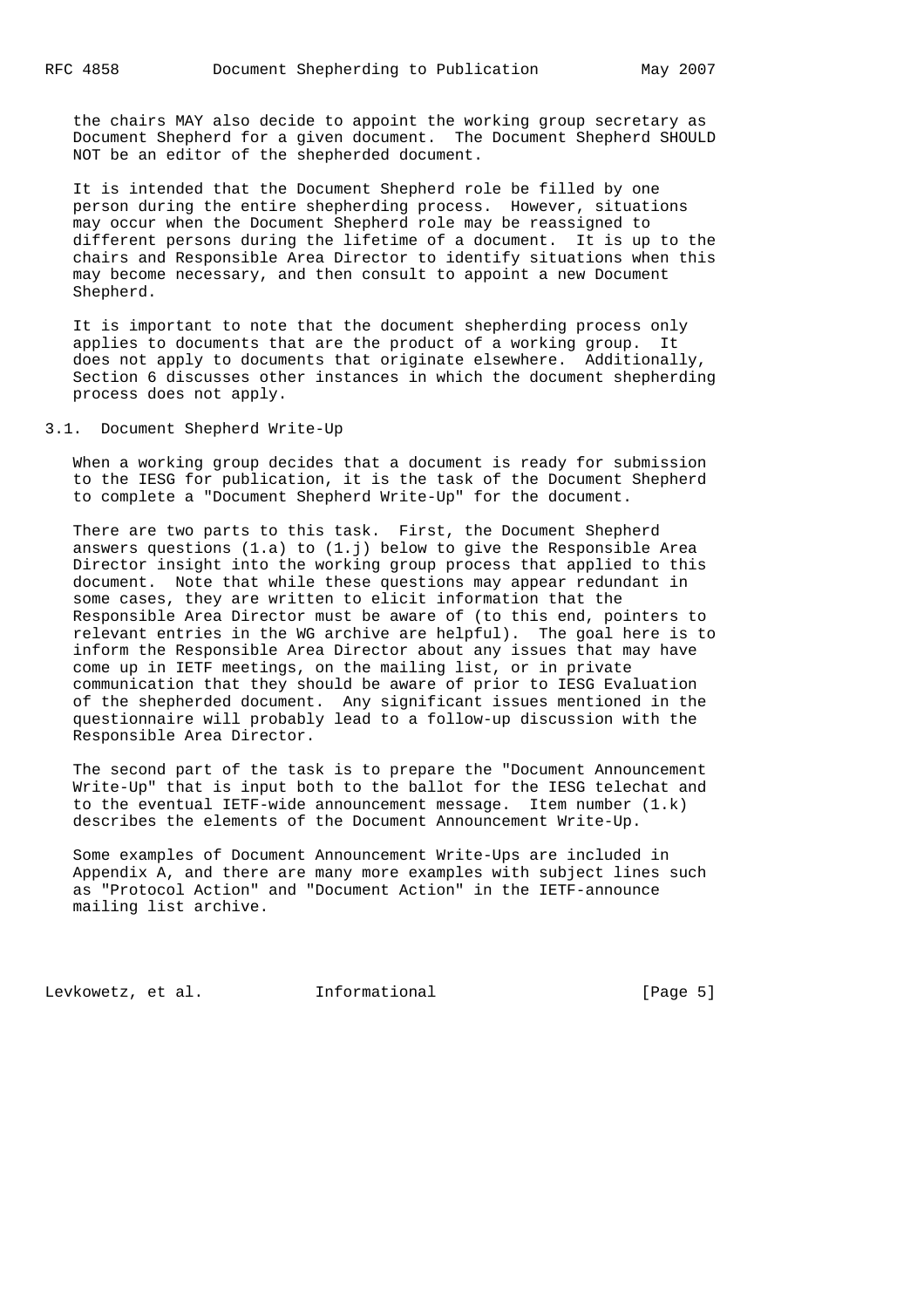The initial template for the Document Shepherd Write-Up is included below, but changes are expected over time. The latest version of this template is available from the IESG section of the IETF web site.

- (1.a) Who is the Document Shepherd for this document? Has the Document Shepherd personally reviewed this version of the document and, in particular, does he or she believe this version is ready for forwarding to the IESG for publication?
- (1.b) Has the document had adequate review both from key WG members and from key non-WG members? Does the Document Shepherd have any concerns about the depth or breadth of the reviews that have been performed?
- (1.c) Does the Document Shepherd have concerns that the document needs more review from a particular or broader perspective, e.g., security, operational complexity, someone familiar with AAA, internationalization, or XML?
- (1.d) Does the Document Shepherd have any specific concerns or issues with this document that the Responsible Area Director and/or the IESG should be aware of? For example, perhaps he or she is uncomfortable with certain parts of the document, or has concerns whether there really is a need for it. In any event, if the WG has discussed those issues and has indicated that it still wishes to advance the document, detail those concerns here. Has an IPR disclosure related to this document been filed? If so, please include a reference to the disclosure and summarize the WG discussion and conclusion on this issue.
- (1.e) How solid is the WG consensus behind this document? Does it represent the strong concurrence of a few individuals, with others being silent, or does the WG as a whole understand and agree with it?
- (1.f) Has anyone threatened an appeal or otherwise indicated extreme discontent? If so, please summarize the areas of conflict in separate email messages to the Responsible Area Director. (It should be in a separate email because this questionnaire is entered into the ID Tracker.)
- (1.g) Has the Document Shepherd personally verified that the document satisfies all ID nits? (See http://www.ietf.org/ID-Checklist.html and http://tools.ietf.org/tools/idnits/.) Boilerplate checks are not enough; this check needs to be thorough. Has the document

Levkowetz, et al. 1nformational 1999 [Page 6]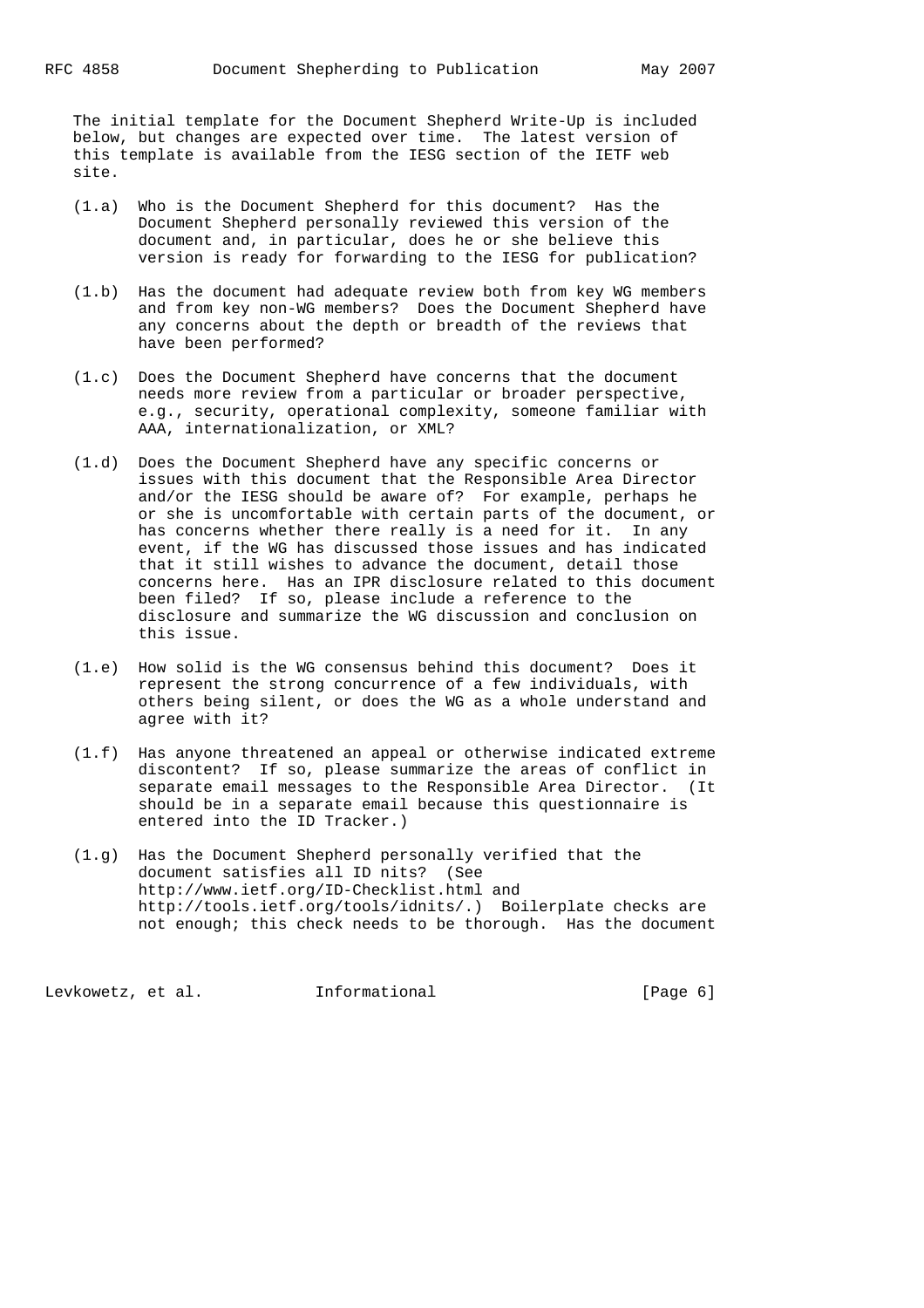met all formal review criteria it needs to, such as the MIB Doctor, media type, and URI type reviews? If the document does not already indicate its intended status at the top of the first page, please indicate the intended status here.

- (1.h) Has the document split its references into normative and informative? Are there normative references to documents that are not ready for advancement or are otherwise in an unclear state? If such normative references exist, what is the strategy for their completion? Are there normative references that are downward references, as described in [RFC3967]? If so, list these downward references to support the Area Director in the Last Call procedure for them [RFC3967].
- (1.i) Has the Document Shepherd verified that the document's IANA Considerations section exists and is consistent with the body of the document? If the document specifies protocol extensions, are reservations requested in appropriate IANA registries? Are the IANA registries clearly identified? If the document creates a new registry, does it define the proposed initial contents of the registry and an allocation procedure for future registrations? Does it suggest a reasonable name for the new registry? See [RFC2434]. If the document describes an Expert Review process, has the Document Shepherd conferred with the Responsible Area Director so that the IESG can appoint the needed Expert during IESG Evaluation?
- (1.j) Has the Document Shepherd verified that sections of the document that are written in a formal language, such as XML code, BNF rules, MIB definitions, etc., validate correctly in an automated checker?
- (1.k) The IESG approval announcement includes a Document Announcement Write-Up. Please provide such a Document Announcement Write-Up. Recent examples can be found in the "Action" announcements for approved documents. The approval announcement contains the following sections:

Technical Summary

 Relevant content can frequently be found in the abstract and/or introduction of the document. If not, this may be an indication that there are deficiencies in the abstract or introduction.

Levkowetz, et al. 1nformational 1999 [Page 7]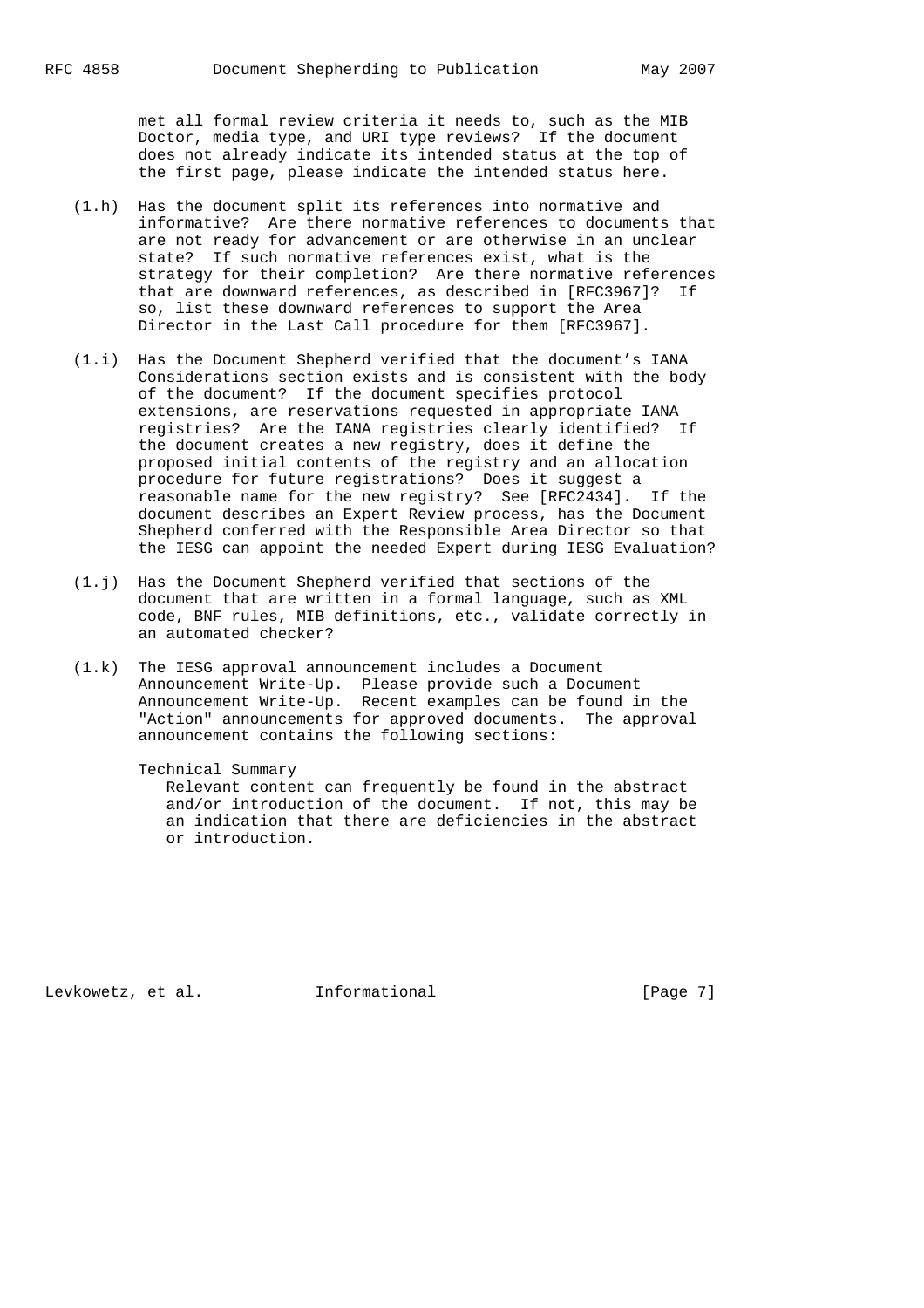Working Group Summary

 Was there anything in the WG process that is worth noting? For example, was there controversy about particular points or were there decisions where the consensus was particularly rough?

Document Quality

 Are there existing implementations of the protocol? Have a significant number of vendors indicated their plan to implement the specification? Are there any reviewers that merit special mention as having done a thorough review, e.g., one that resulted in important changes or a conclusion that the document had no substantive issues? If there was a MIB Doctor, Media Type, or other Expert Review, what was its course (briefly)? In the case of a Media Type Review, on what date was the request posted?

Personnel

 Who is the Document Shepherd for this document? Who is the Responsible Area Director? If the document requires IANA experts(s), insert 'The IANA Expert(s) for the registries in this document are <TO BE ADDED BY THE AD>.'

 The Document Shepherd MUST send the Document Shepherd Write-Up to the Responsible Area Director and iesg-secretary@ietf.org together with the request to publish the document. The Document Shepherd SHOULD also send the entire Document Shepherd Write-Up to the working group mailing list. If the Document Shepherd feels that information which may prove to be sensitive, may lead to possible appeals, or is personal needs to be written up, it SHOULD be sent in direct email to the Responsible Area Director, because the Document Shepherd Write-Up is published openly in the ID Tracker. Question (1.f) of the Write-Up covers any material of this nature and specifies this more confidential handling.

 The Document Shepherd Write-Up is entered into the ID Tracker [IDTRACKER] as a "Comment". The name and email address of the Document Shepherd are entered into the ID Tracker, currently as a "Brief Note" (this may change in the future). The email address of the Document Shepherd MUST also be added to the "State or Version Change Notice To" field (typically the email addresses of all working group chairs, authors, and the secretary will be added).

 Entering the name and email of the Document Shepherd into the ID Tracker is REQUIRED to ensure that he or she will be copied on the email exchange between the editors, chairs, the IESG, the IESG secretariat, IANA, and the RFC Editor during the review and approval process. There are still manual steps required for these parties to

Levkowetz, et al. 1nformational 1999 [Page 8]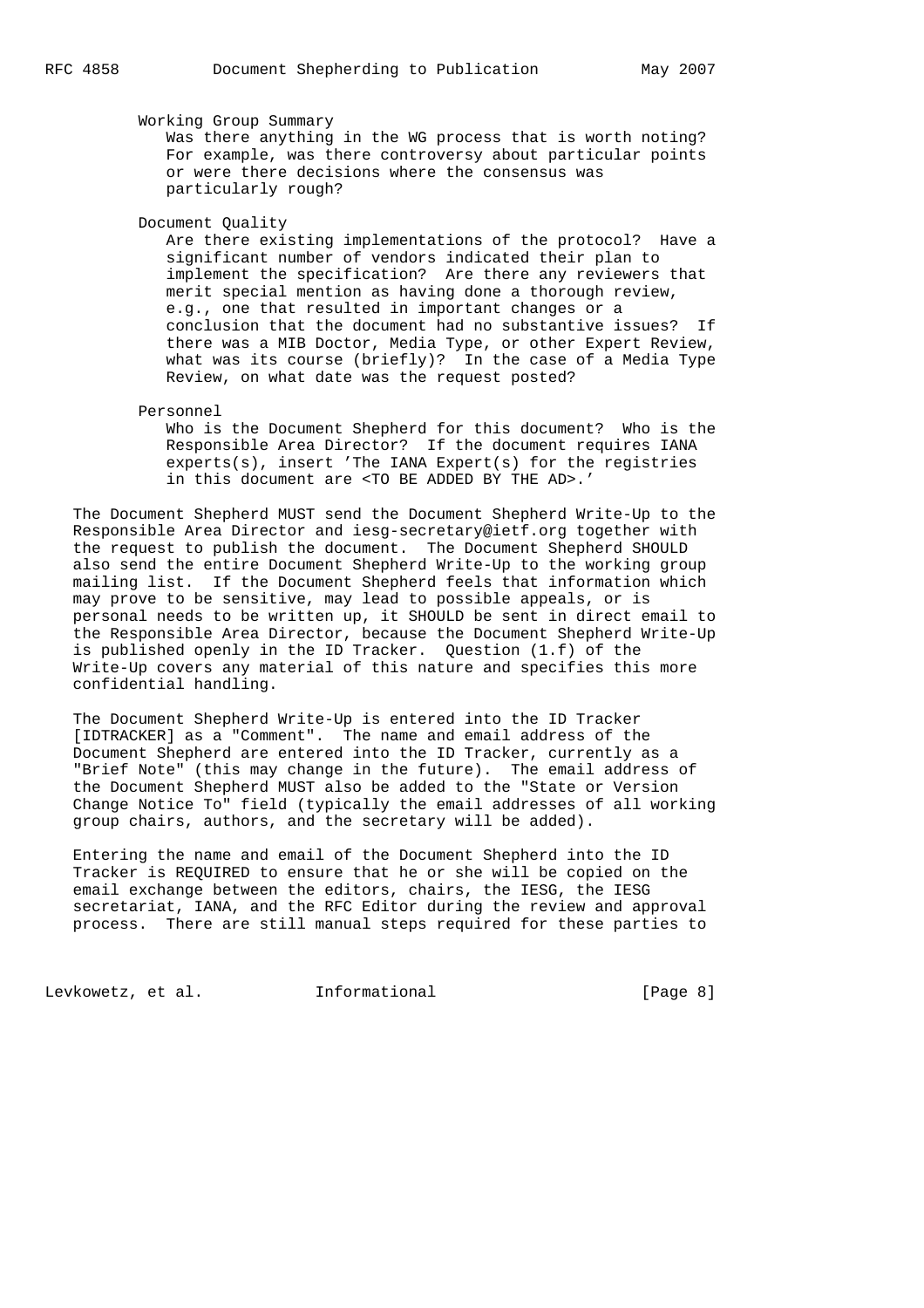ensure that they include the Document Shepherd, but it is hoped that in the future, automated tools will ensure that Document Shepherds (and others) receive necessary communications.

 The contact information for the Document Shepherd is also important for the Gen-ART team [GEN-ART], area directorates, and other review teams, so they can know to whom to address reviews, in addition to the Responsible Area Director.

3.2. Document Shepherding during AD Evaluation

 The steps for document shepherding during AD Evaluation are as follows:

- (2.a) The Responsible Area Director reads, evaluates, and comments on the document, as is the case when not using the document shepherding process. If the Responsible Area Director determines that the document is ready for IESG Evaluation, he or she indicates this to the Document Shepherd and the document shepherding process continues as described in Section 3.3.
- (2.b) If the Responsible Area Director has identified issues with a document that must be addressed before IESG Evaluation can commence, he or she sends a full evaluation to the Document Shepherd and SHOULD also enter the review into the ID Tracker.
- (2.c) The Document Shepherd reads the AD Evaluation comments, making very certain that all comments are understood, so that it is possible to follow up on them with the editors and working group. If there is some uncertainty as to what is requested, this SHOULD be resolved with the Responsible Area Director.
- (2.d) The Document Shepherd sends the AD Evaluation comments to the editors and to the working group mailing list, in order to have a permanent record of the comments. It is RECOMMENDED that the Document Shepherd solicit from the editors an estimate on when the required changes will be completed and a revised document can be expected. Working groups that use issue tracking SHOULD also record the issues (and eventually their resolution) in their issue tracker.
- (2.e) During the production of a revised document that addresses the AD Evaluation comments, it is RECOMMENDED that the editors keep a list showing how each comment was addressed and what the revised text is. It is RECOMMENDED that this list be forwarded to the Responsible Area Director together with the revised document.

Levkowetz, et al. 1nformational 1999 [Page 9]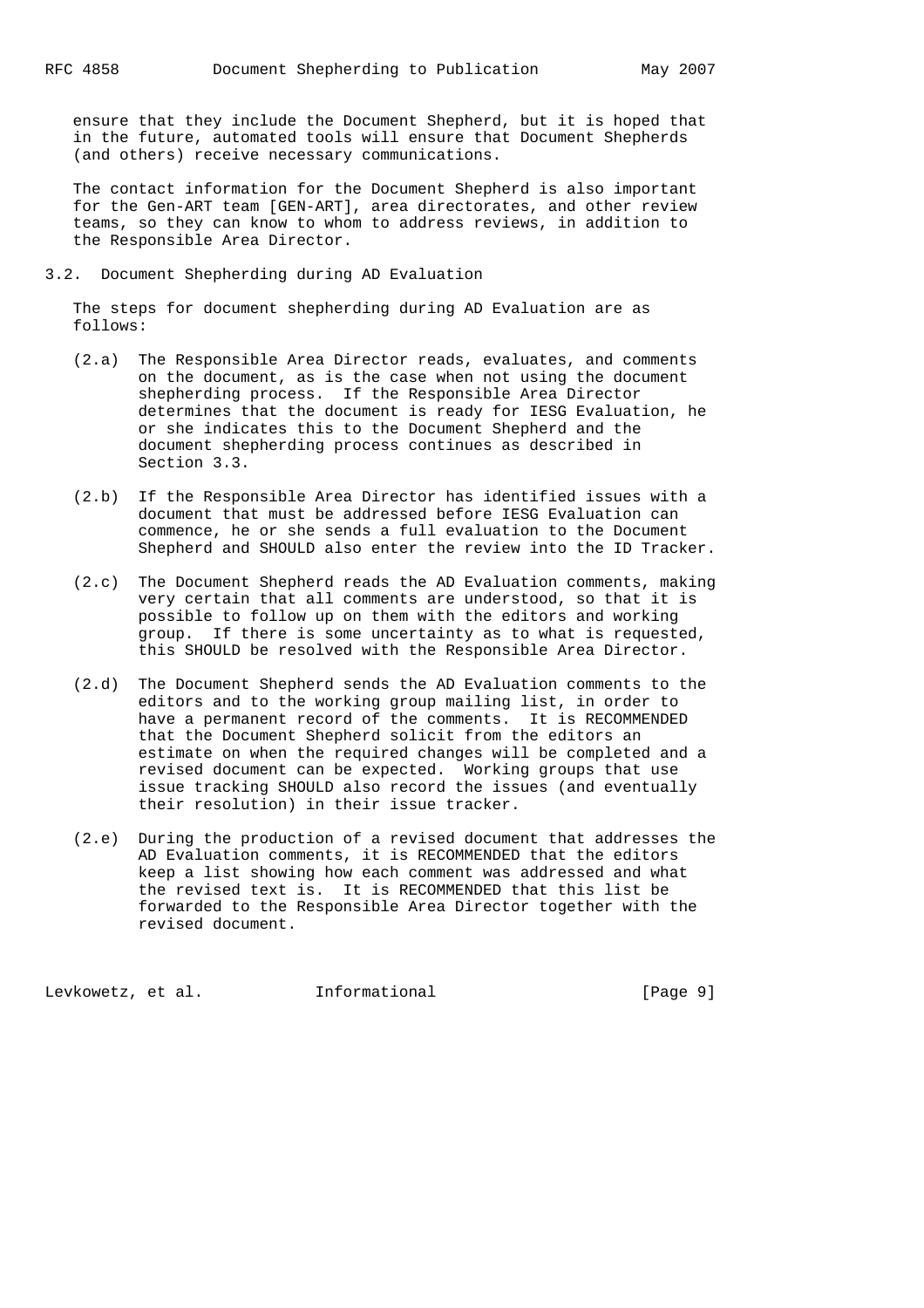- (2.f) In the event that the editors or working group disagrees with a comment raised by the Responsible Area Director or has previously considered and dismissed the issue, the Document Shepherd MUST resolve the issue with the Responsible Area Director before a revised document can be submitted.
- (2.g) The Document Shepherd iterates with the editors (and working group, if required) until all outstanding issues have been resolved and a revised document is available. At this point, the Document Shepherd notifies the Responsible Area Director and provides him or her with the revised document, the summary of issues, and the resulting text changes.
- (2.h) The Responsible Area Director verifies that the issues he or she found during AD Evaluation are resolved in the revised version of the document by starting the process described in this section at step (2.a).
- (2.i) If the document underwent an IETF Last Call and the AD concludes that significant issues were raised during the Last Call, then steps (2.b) through (2.h) need to be applied addressing the Last Call issues. This requires the Responsible Area Director to present to the Document Shepherd those Last Call issues raised only to the IESG.
- 3.3. Document Shepherding during IESG Evaluation

 During IESG Evaluation of a document, ADs can bring forward two kinds of remarks about a document: DISCUSS items and COMMENT items. A DISCUSS blocks a document's approval process until it has been resolved; a COMMENT does not. This section details the steps that a Document Shepherd takes to resolve any DISCUSS and COMMENT items brought forward against a shepherded document during IESG Evaluation.

 Note that DISCUSS and COMMENT items are occasionally written in a manner that makes their intent unclear. In these cases, the Document Shepherd SHOULD start a discussion with the ADs who brought the items up to clarify their intent, keeping the Responsible Area Director informed. If this fails to clarify the intent, the Responsible Area Director may need to work towards a clarification inside the IESG.

 (3.a) Leading up to the IESG conference call, the Document Shepherd may see emails about the document from directorate reviewers on behalf of one or more ADs and also emailed copies of DISCUSS and COMMENT items entered into the ID Tracker. The Document Shepherd SHOULD immediately begin to work on resolving DISCUSS and COMMENT items with the ADs who have raised them, keeping the Responsible Area Director copied on

Levkowetz, et al. 1nformational [Page 10]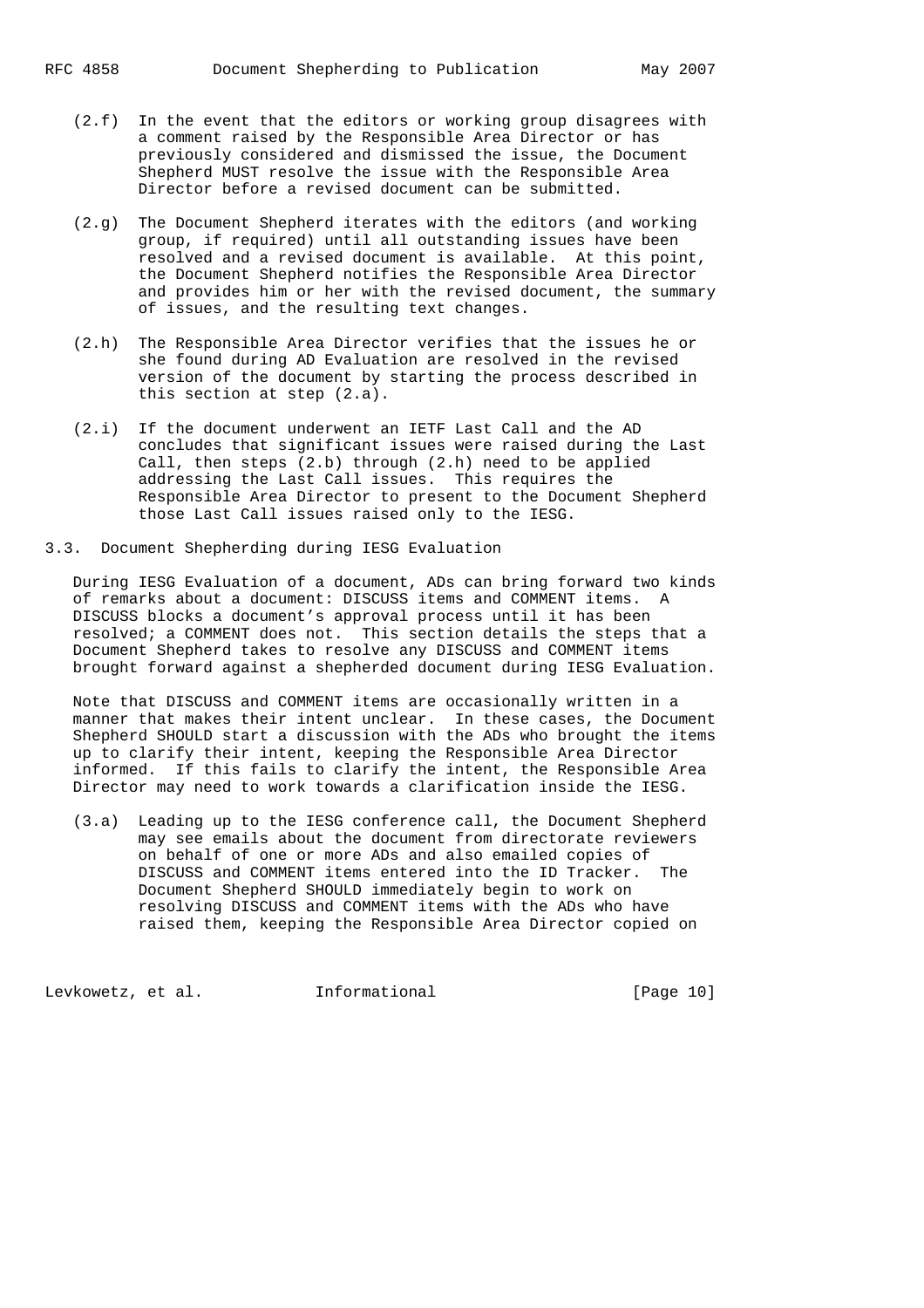the email exchange, so that he or she is able to support the activity during the conference call. When dealing with directorate reviews, the Document Shepherd MUST involve the ADs to whom these directorates report to ensure that these ADs consider the review comments that need resolving.

 (3.b) Immediately following the conference call, when the document changes state from the "IESG Evaluation" state to one of the states requiring Document Shepherd action, e.g., "IESG Evaluation: Revised ID Needed" or "IESG Evaluation: AD Followup", the Document Shepherd will receive email. A state of "AD Followup" typically signifies the Responsible Area Director's hope that a resolution may be possible through a continued discussion or (more usually) through a small set of changes as "Notes to the RFC Editor".

 Note that there may be very exceptional cases when DISCUSS items are registered after an IESG conference call. In these cases, the AD who has raised the DISCUSS MUST notify the Document Shepherd about it. (The notification facility in the ID Tracker is very convenient for this purpose and also for the cases where the DISCUSS and COMMENT items are updated after they are partially resolved.)

 (3.c) The Document Shepherd then queries the ID Tracker to collect the remaining DISCUSS and COMMENT items raised against the document. The Document Shepherd analyzes these items and initializes contact with the ADs who have placed them. The Responsible Area Director MUST be copied on all correspondence related to active DISCUSS or COMMENT items. This does not place the Responsible Area Director in the critical path towards a resolution, but should keep him or her informed about the state of the discussion.



 (3.d) The Document Shepherd then coordinates the resolution of DISCUSS and COMMENT items and builds a consistent interpretation of the comments. This step is similar to much of the process described in Section 3.2.

Levkowetz, et al. 1nformational [Page 11]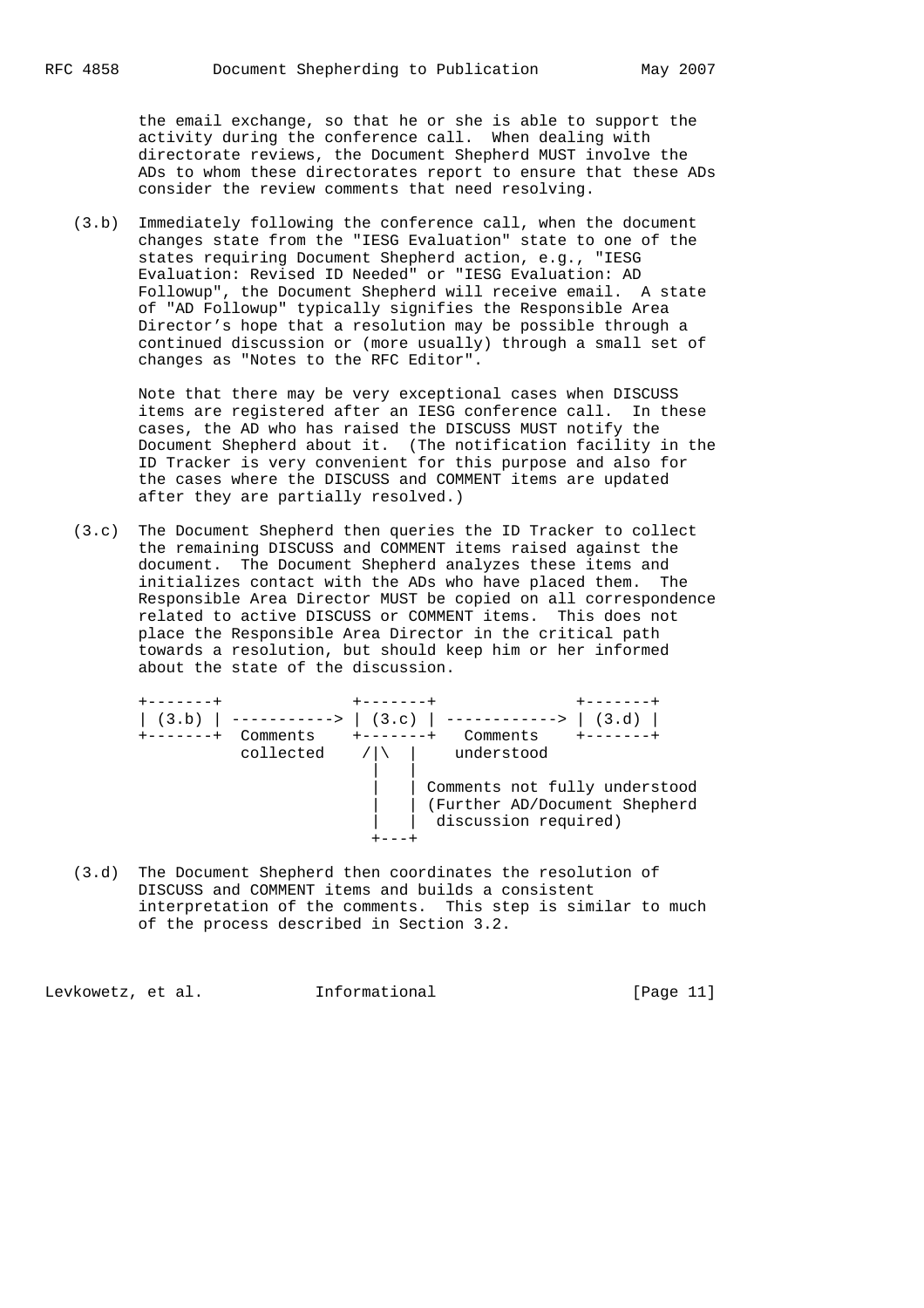| $(3.c)$   --------------->                      | (3,d)                                               |
|-------------------------------------------------|-----------------------------------------------------|
| Consistent<br>$- - - - - - +$<br>interpretation | $+ - - - - - - -$                                   |
|                                                 | Further AD/Document Shepherd<br>discussion required |
|                                                 |                                                     |

- (3.e) The Document Shepherd then communicates the DISCUSS and COMMENT items to the document editors and the working group, alerting them of any changes to the document that have accumulated during IESG processing, such as "Notes to the RFC Editor". If any changes will be substantive, the Document Shepherd, in consultation with the Responsible Area Director, as during other stages, MUST confirm working group consensus or sometimes even IETF consensus.
- (3.f) After the editors resolve the DISCUSS and COMMENT items, the Document Shepherd reviews the resulting new version of the document, which will be a revised document, a set of "Notes to the RFC Editor", or both, using his or her technical expertise to ensure that all raised DISCUSS and COMMENT issues have been resolved.

 Note that the Document Shepherd MAY also suggest resolutions to DISCUSS and COMMENT items, enter them into an issue tracker, or perform other steps to streamline the resolution of the evaluation comments. It is very important to resolve the comments in a timely way, while the discussion is current for everyone involved.

- (3.g) When the Document Shepherd is satisfied that the revised document addresses the evaluation comments, he or she communicates the resolution to the Responsible Area Director and the ADs that had raised the DISCUSS and COMMENT items.
- (3.h) Each AD who had raised a DISCUSS checks whether the communicated resolution addresses his or her items. If it does, the AD will clear the DISCUSS. If it does not, the AD notifies the Document Shepherd and adds information to the ID Tracker explaining why the DISCUSS was not resolved. The Document Shepherd informs the working group accordingly. (COMMENT items need not be checked and cleared, because they do not block the document, but ADs are encouraged to do so.)

 If a DISCUSS was not resolved to the satisfaction of the AD that has raised it or the Responsible Area Director, two possibilities exist:

Levkowetz, et al. 1nformational [Page 12]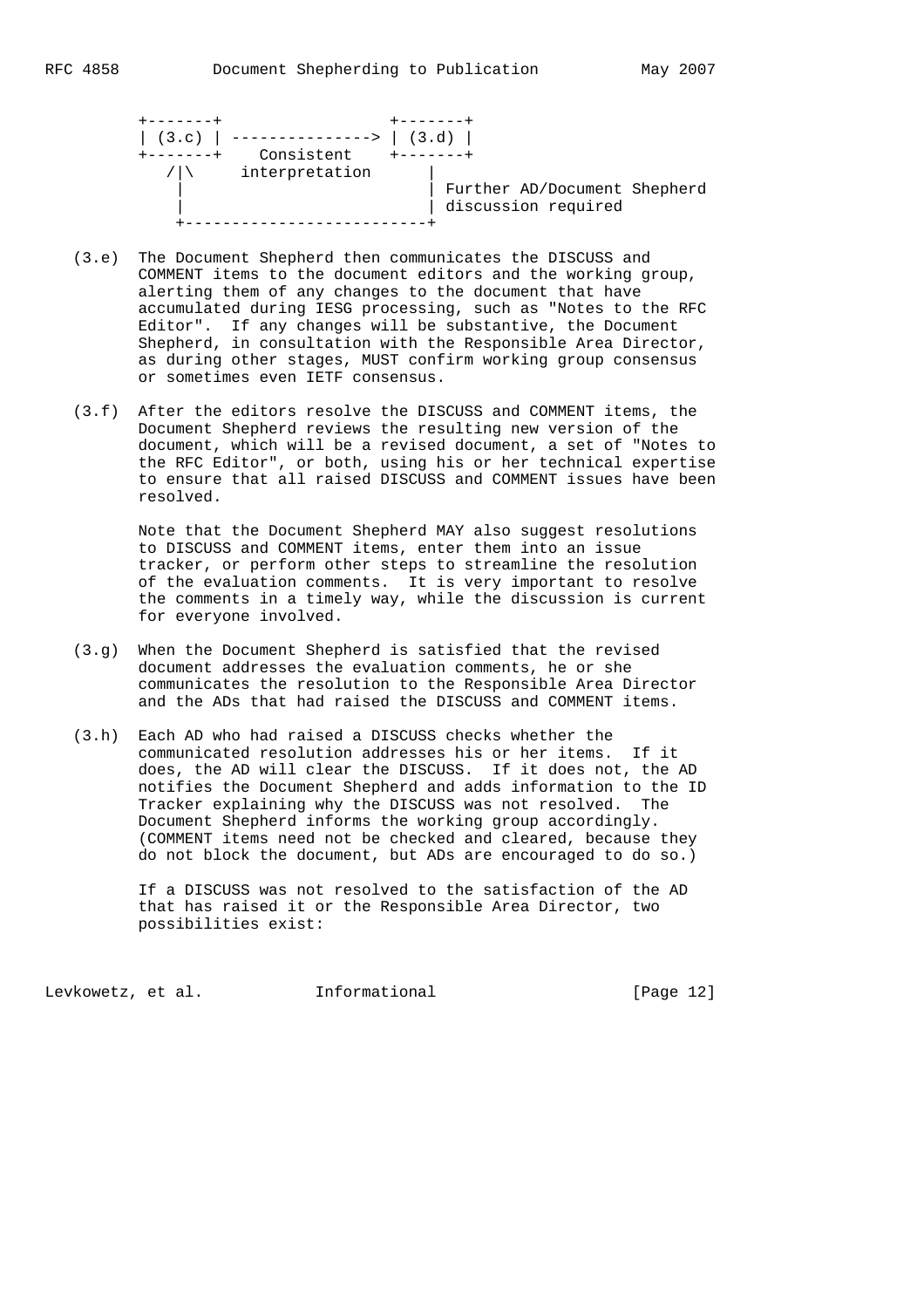- (a) The process returns to step (3.d), or
- (b) If no progress can be made on the resolution of the DISCUSS with the AD who has raised it, despite repeated clarifications and discussions, the Responsible Area Director should take over continued shepherding of the document. Such a situation may be indicative of larger issues that the PROTO process was not designed to handle.

 Once the process above has cleared all DISCUSS items, document shepherding continues with step (3.i).

- (3.i) The Responsible Area Director moves the document to the "Approved - Announcement to be sent" state in the ID Tracker. If he or she deems the changes to the revised document significant, there may be a new WG Last Call, or possibly a new IETF Last Call. The document goes through a new full IESG Evaluation process if there is a new IETF Last Call.
- 4. Shepherding the Document's IANA Actions

 IETF working group documents often include considerations requiring actions by the IANA, such as creating a new registry or adding information to an existing registry, perhaps after consulting an IESG-appointed Expert. Sometimes the Document Shepherd must keep track of certain IANA actions to be completed by the IESG, such as ratifying the appointment of a designated Expert called for in the IANA Considerations. IANA-related processing may also include a specified type of Expert review, such as review of proposed MIME media types on the designated ietf-types mailing list.

 The IANA reviews IETF documents and requests responses at any or all of the following times: in response to IETF Last Call, during the IESG Evaluation review of the document, and at the time when the IANA performs actions in its web-based registry for the document, usually but not always after IESG approval of the document. More details of the IANA process and IETF interaction are found in [RFC2434].

 At the time of this publication, RFC 2434 is under revision [RFC2434bis], and the updates are and will be of value to the Document Shepherd. Note that the Document Shepherd MUST determine (by individual review and consultation with others) what is the most recent and the most applicable IANA information and guidance for his or her document, be it the overall guidance, or external documents in his or her area, or in other areas. An example of an external document is [RFC4020].

Levkowetz, et al. 1nformational [Page 13]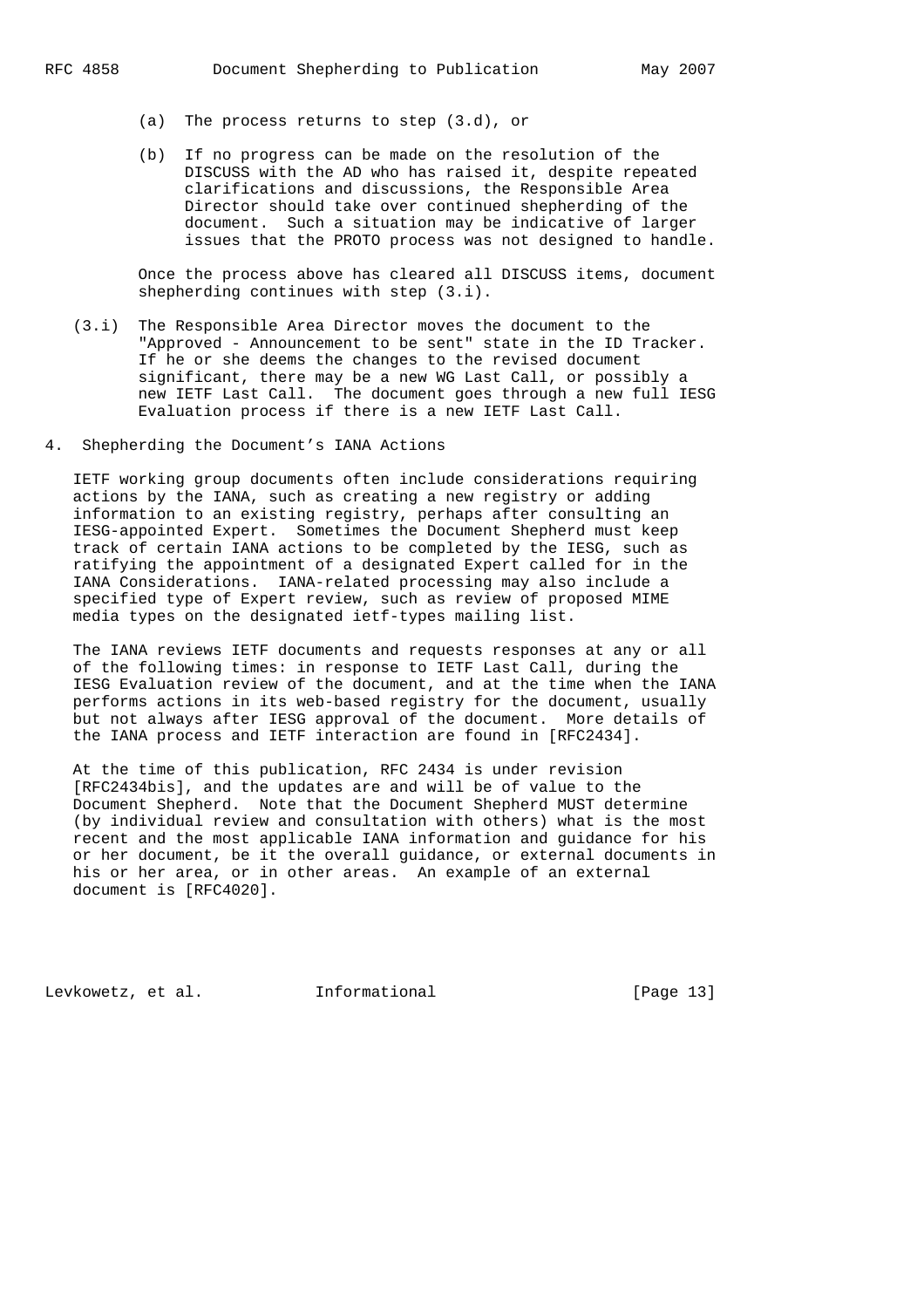Whenever an IANA request comes, during whatever phase of the shepherding process, the requester from IANA MUST ensure that the Document Shepherd and the Responsible Area Director both receive the request. The Document Shepherd is responsible for responding as rapidly as possible. He or she should discuss requests that introduce any possible concerns with the working group. The Document Shepherd and the Responsible Area Director may decide in consultation that an IANA request leads to a change that needs additional review or approval.

 In general, the Document Shepherd ensures that the IANA process completes, checks that the registry is correct and that the IANA Matrix (http://www.iana.org/numbers.html) is complete and consistent, and troubleshoots when all is not well. At the end of IANA processing, the Document Shepherd should be sure that the RFC Editor has acknowledged IANA conclusion, i.e., that the handoff has been made.

 In summary, the task of shepherding the IANA actions is often overlooked, but is as important to coordinate and manage as all the other document reviews the Document Shepherd has managed. As with those, the Document Shepherd contributes greatly to quality and timeliness of the document by effective and responsive shepherding of the IANA requests.

5. Document Shepherding after IESG Approval

 After the IESG Evaluation and resolution described in Section 3.3, the IESG approves the document, and the Responsible Area Director uses the ID Tracker to ask for any final changes to the Document Announcement Write-Up and for it to be issued. The Document Shepherd may have some edits for the Responsible Area Director, such as minor "Notes to the RFC Editor", and this is the time to consult and provide them.

 The IESG approval announcement goes to the general community and to the RFC Editor, and now the Document Shepherd (identified in the Announcement Write-Up) continues to shepherd the document through its technical publication. The RFC Editor currently makes a number of types of requests to the authors, Document Shepherd and Responsible Area Director. The Document Shepherd SHOULD lead in responding to the RFC Editor and shepherd the document during the post-approval period to its publication.

 The RFC Editor request types include: editorial queries about dangling or missing informative and normative citations (good shepherding should try to catch these earlier, but they happen); requests for the document source (e.g., XML or nroff); occasional

Levkowetz, et al. 1nformational [Page 14]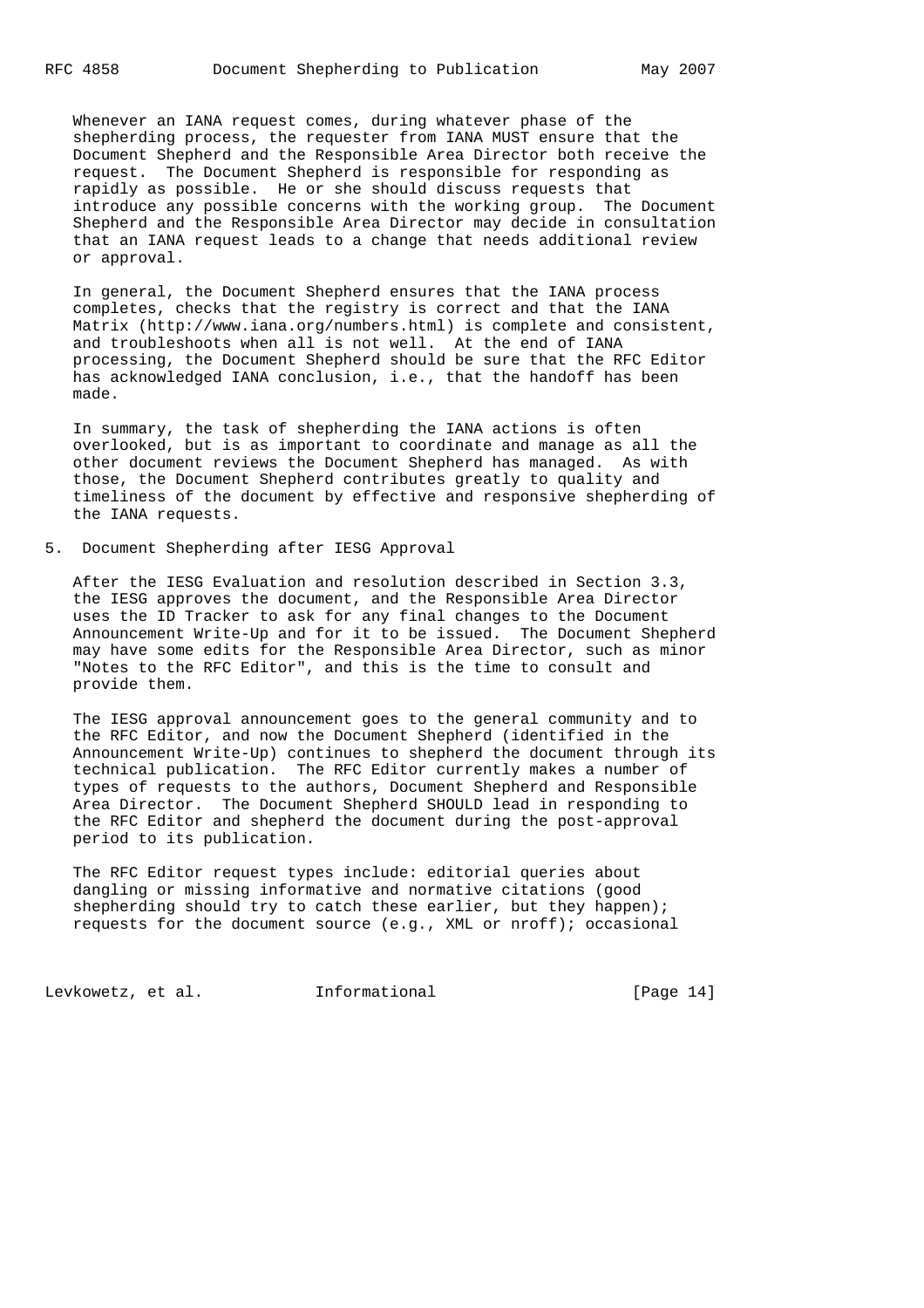technical comments; and copy-edits for review and close scrutiny by the authors (AUTH48). For the latter, the Document Shepherd SHOULD lead in checking that copy-edits have in no case affected a consensus wording of the working group that prepared the document, and SHOULD bring speed to this checking by multiple coauthors. The Document Shepherd also consults with the Responsible Area Director on reviewing proposed post-approval changes to the document by any author. These may require Area Director approval, and they often need to be presented to the working group for consent if not a full consensus procedure.

 As in other phases of document shepherding, the Document Shepherd provides attentiveness and timeliness by serving as the informed representative of the document and helping its advancement and its integrity.

6. When Not to Use the Document Shepherding Process

 As mentioned in Section 3, the Document Shepherd SHOULD NOT be an editor of the shepherded document. If this cannot be avoided by making another working group chair or secretary the Document Shepherd, the document shepherding process SHOULD NOT be used. There are several other cases in which the document shepherding process SHOULD NOT be used. These include:

- 1. Cases where the Document Shepherd is the primary author or editor of a large percentage of the documents produced by the working group.
- 2. Cases where the Responsible Area Director expects communication difficulties with the Document Shepherd (either due to experience, strong views stated by the Document Shepherd, or other issues).
- 3. Cases where the working group itself is either very old, losing energy, or winding down (i.e., cases where it would not be productive to initiate new processes or procedures).

 Finally, note that other cases exist in which using the document shepherding process may not be productive. The final determination as to whether or not to use the document shepherding process is left to the Responsible Area Director. If the document shepherding process is not used, the Responsible Area Director acts as Document Shepherd, per the existing procedures of shepherding by Area Directors.

Levkowetz, et al. 1nformational [Page 15]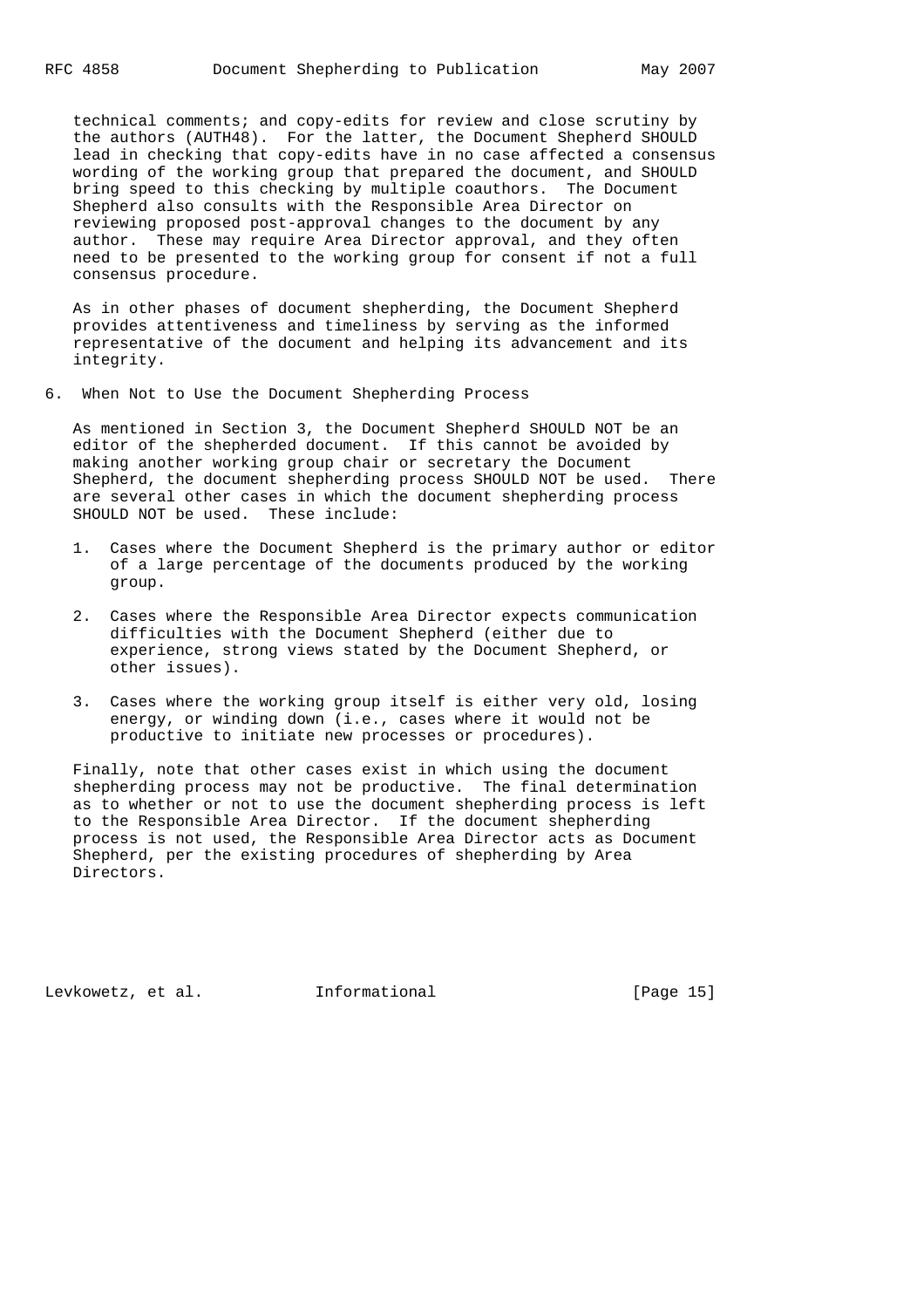# 7. Security Considerations

 This document specifies a change to IETF document-processing procedures. As such, it neither raises nor considers protocol specific security issues.

8. IANA Considerations

 This document creates no new requirements on IANA namespaces or other IANA requirements.

9. Acknowledgments

 This document is the product of the PROTO team, which includes the authors as well as Bill Fenner, Barbara Fuller, and Margaret Wasserman. Aaron Falk worked actively in PROTO until the start of 2006 and worked on earlier versions of the document.

 The Document Shepherd Write-Up originated in an idea by John Klensin. Thomas Narten and Margaret Wasserman implemented it for the entire Internet Area, and their template was the basis of the version used today.

 Colin Perkins wrote the original Document Announcement Write-Up for draft-ietf-avt-rtp-midi-format included in Appendix A.1. David Black wrote the original Document Announcement Write-Up for draft-ietf-imss-ip-over-fibre-channel included in Appendix A.2. Both original announcements have been modified to reflect changes to the Document Announcement Write-Up template since they were written.

 Frank Ellermann and Olafur Gudmundsson have suggested improvements to the document during IETF Last Call.

Levkowetz, et al. 1nformational [Page 16]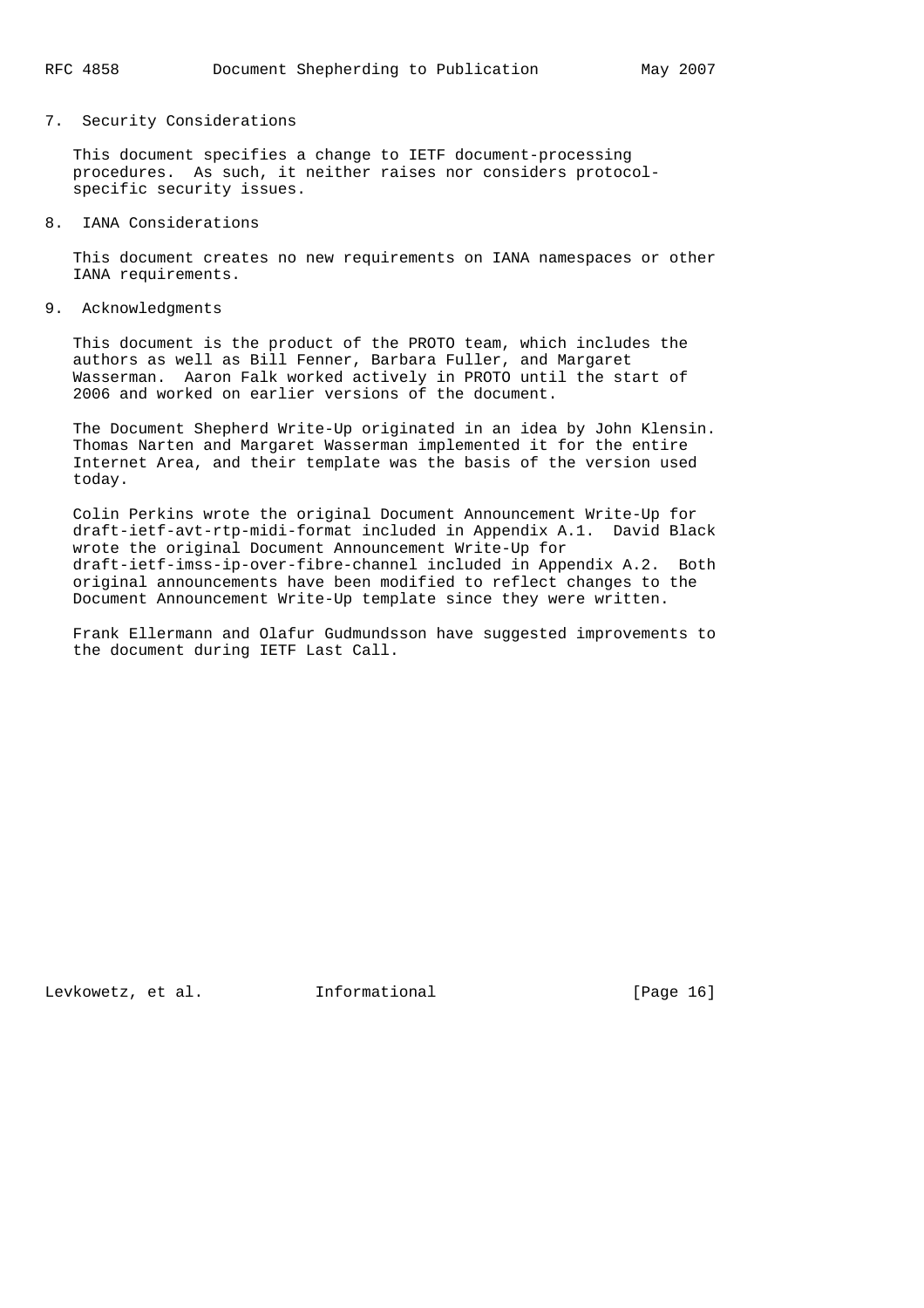# 10. References

10.1. Normative References

 [RFC2119] Bradner, S., "Key words for use in RFCs to Indicate Requirement Levels", BCP 14, RFC 2119, March 1997.

10.2. Informative References

- [RFC4020] Kompella, K. and A. Zinin, "Early IANA Allocation of Standards Track Code Points", BCP 100, RFC 4020, February 2005.
- [RFC2434] Narten, T. and H. Alvestrand, "Guidelines for Writing an IANA Considerations Section in RFCs", BCP 26, RFC 2434, October 1998.
- [RFC3967] Bush, R. and T. Narten, "Clarifying when Standards Track Documents may Refer Normatively to Documents at a Lower Level", BCP 97, RFC 3967, December 2004.
- [RFC2434bis] Narten, T. and H. Alvestrand, "Guidelines for Writing an IANA Considerations Section in RFCs", Work in Progress, March 2007.
- [IDTRACKER] "The IETF Internet-Draft Tracker", Web Application: https://datatracker.ietf.org/, 2002.
- [PROTO] "The IESG PROcess and TOols (PROTO) Team", Web Page: http://psg.com/˜mrw/PROTO-Team, 2004.
- [GEN-ART] "The General Area Review Team (GEN-ART)", Web Page: http://www.alvestrand.no/ietf/gen/ review-guidelines.html, 2005.

Levkowetz, et al. 1nformational [Page 17]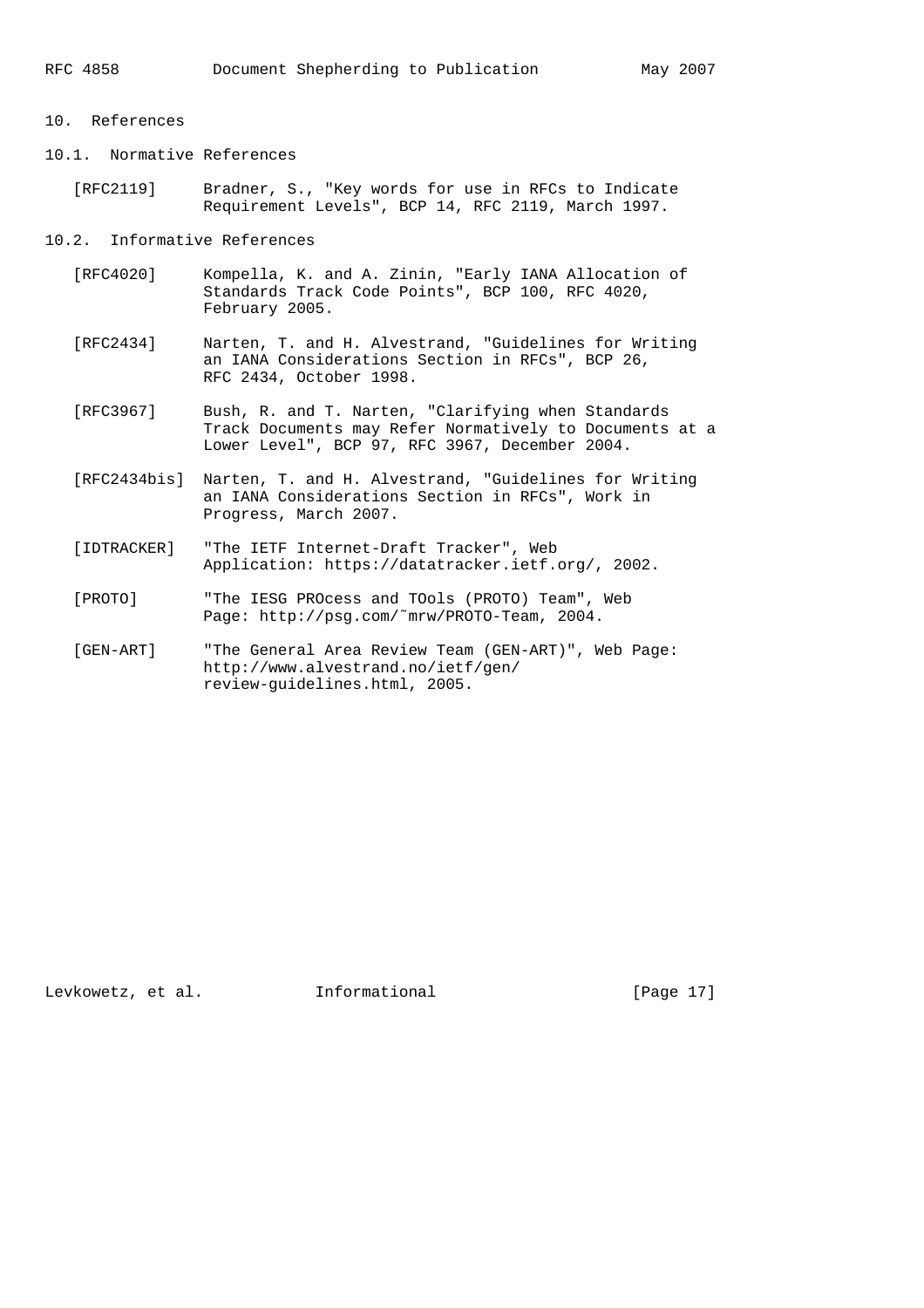#### Appendix A. Example Document Announcement Write-Ups

 This appendix includes two examples of Document Announcement Write- Ups. Many more examples with Subject lines such as "Protocol Action" and "Document Action" can be found in the IETF-announce mailing list archive.

A.1. Example Document Announcement Write-Up for draft-ietf-avt-rtp-midi-format

Technical Summary

 These documents define the RTP Payload format for MIDI (Musical Instrument Digital Interface), and additional guidelines on implementation specifically concerning the timing of reception and transmission for best performance in different applications. MIDI is a real-time media, which however is brittle to losses and errors. Therefore the RTP payload format defines recovery journals as a way of avoiding persistent audible errors, and discusses congestion control handling for these journals.

 The RTP payload for MIDI encodes the broad range of MIDI commands. The format is suitable for interactive applications (such as network musical performance) and content-delivery (such as file streaming).

Working Group Summary

There is consensus in the WG to publish these documents.

Document Quality

 This RTP Payload format has been implemented during the development of the specification and successfully tested over an IP network between two remote sites, thus showing that the technical solution is successfully working. It has been reviewed by the MIDI Manufacturers Association and their comments have been addressed.

# Personnel

 Magnus Westerlund and Colin Perkins jointly shepherded this document. Allison Mankin reviewed the document for the IESG, including a careful review with the editor of the media types, in parallel with ietf-types list review requested on 2006-01-08, which raised no issues.

Levkowetz, et al. 1nformational [Page 18]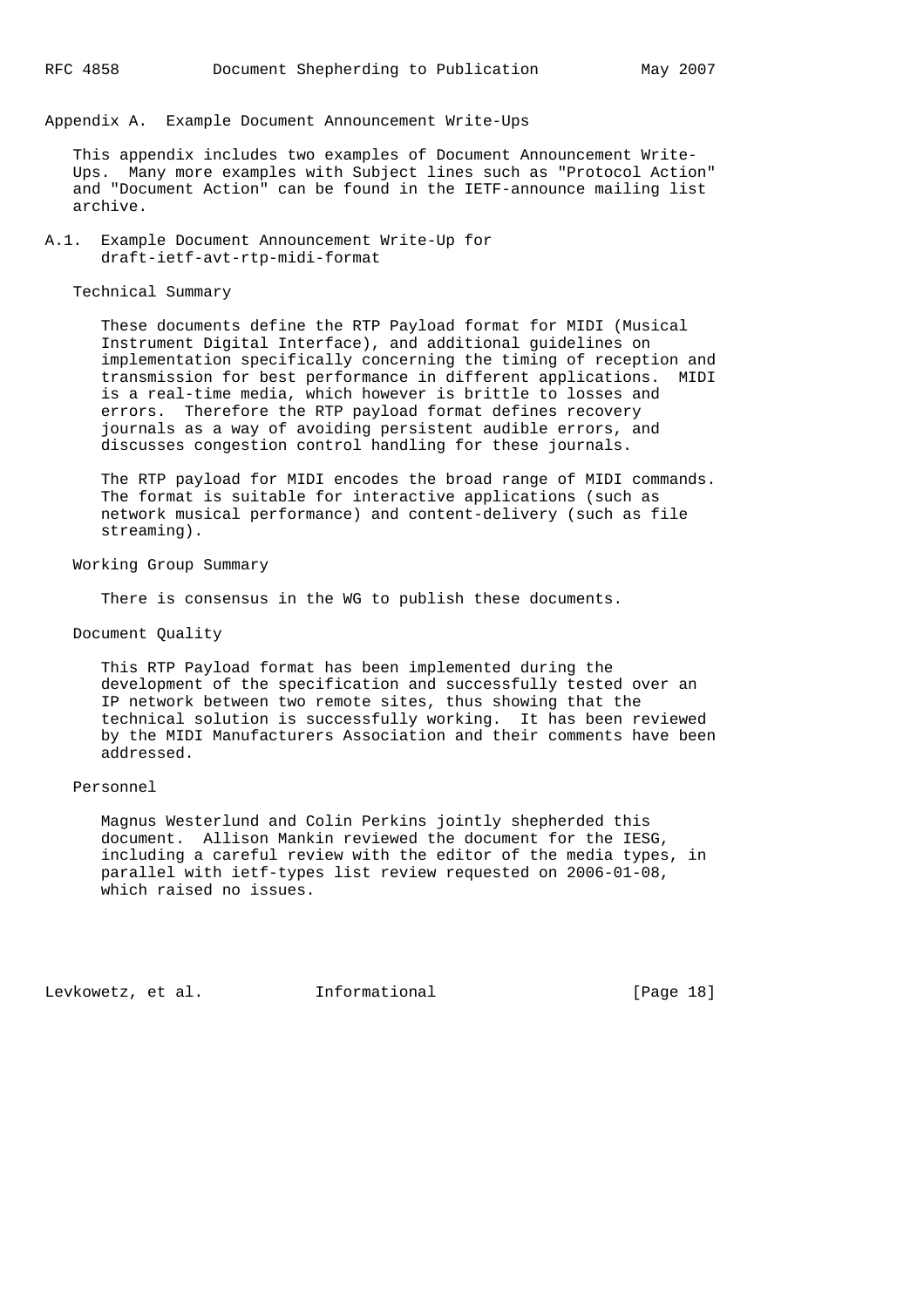A.2. Example Document Announcement Write-Up for draft-ietf-imss-ip-over-fibre-channel

#### Technical Summary

 This document specifies the encapsulation of IPv6, IPv4 and ARP packets over Fibre Channel. This document also specifies the methods for forming IPv6 link-local addresses and statelessly autoconfigured IPv6 addresses on Fibre Channel networks, and a mechanism to perform IPv4 address resolution over Fibre Channel networks. This document (when published as RFC) obsoletes RFC2625 and RFC3831.

### Working Group Summary

 This document has been reviewed by Fibre Channel experts in Technical Committee T11 (Fibre Channel standards organization) in addition to members of the IMSS WG. There is solid support for this document both in the WG and from T11.

### Document Quality

 This document replaces and consolidates two separate RFCs on IPv4 over Fibre Channel (RFC 2625) and IPv6 over Fibre Channel (RFC 3831). Most of its technical content is unchanged from those RFCs. The technical changes that have been made are primarily based on implementation experience.

# Personnel

 The protocol has been reviewed for the IESG by David L. Black (WG chair). Bert Wijnen has reviewed this document for the IESG. In addition, Brian Haberman has done a review for the INT Area as requested by WG-chair (David Black) via Margaret Wasserman.

Levkowetz, et al. 1nformational [Page 19]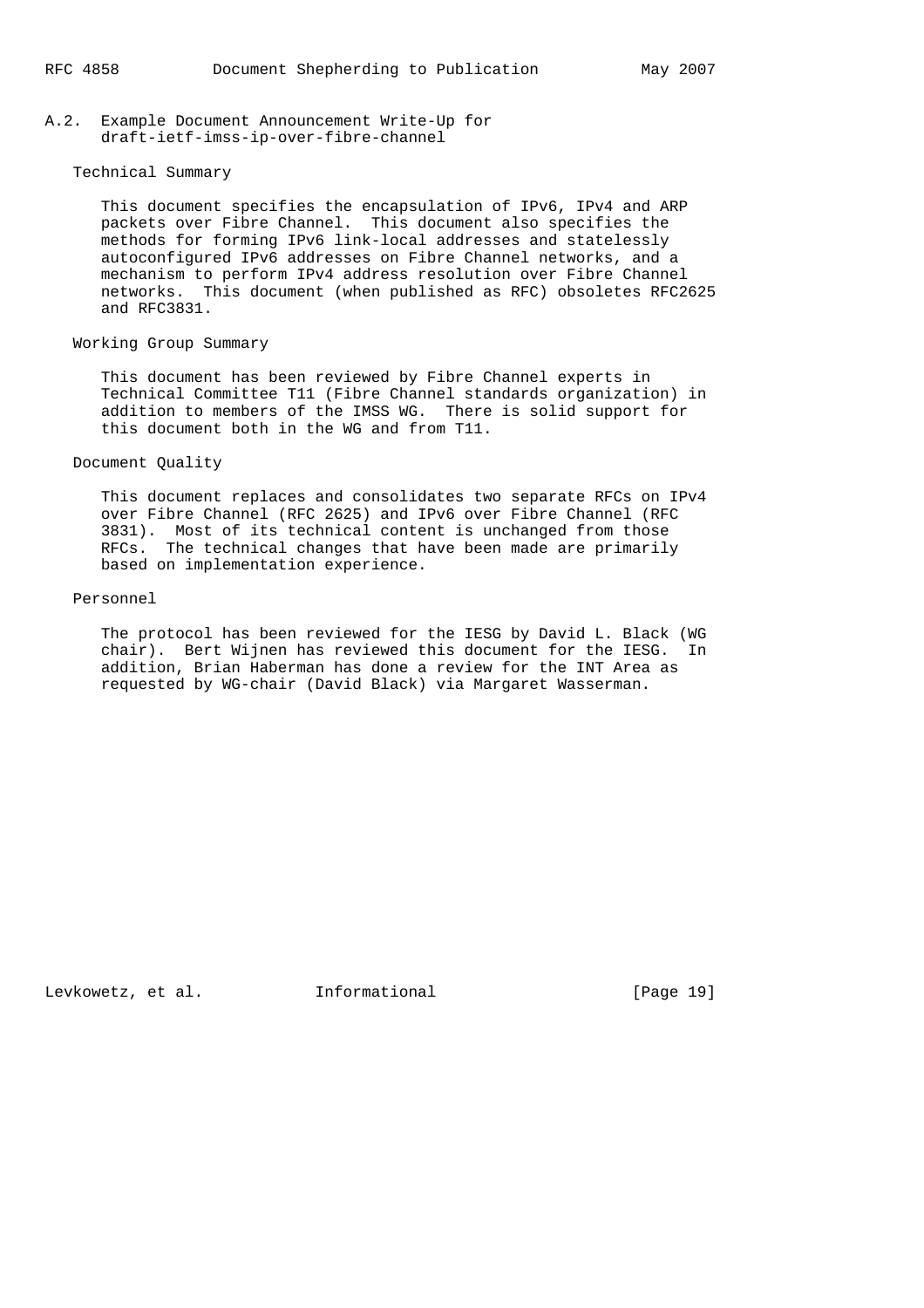Authors' Addresses Henrik Levkowetz Torsgatan 71 Stockholm S-113 37 Sweden Phone: +46 708 32 16 08 EMail: henrik@levkowetz.com David Meyer 1225 Kincaid St Eugene, OR 97403 USA Phone: +1 541 346 1747 EMail: dmm@1-4-5.net Lars Eggert Nokia Research Center P.O. Box 407 Nokia Group 00045 Finland Phone: +49 50 48 24461 EMail: lars.eggert@nokia.com URI: http://research.nokia.com/people/lars\_eggert Allison Mankin

 Phone: +1-301-728-7199 EMail: mankin@psg.com URI: http://www.psg.com/˜mankin

Levkowetz, et al. 1nformational [Page 20]